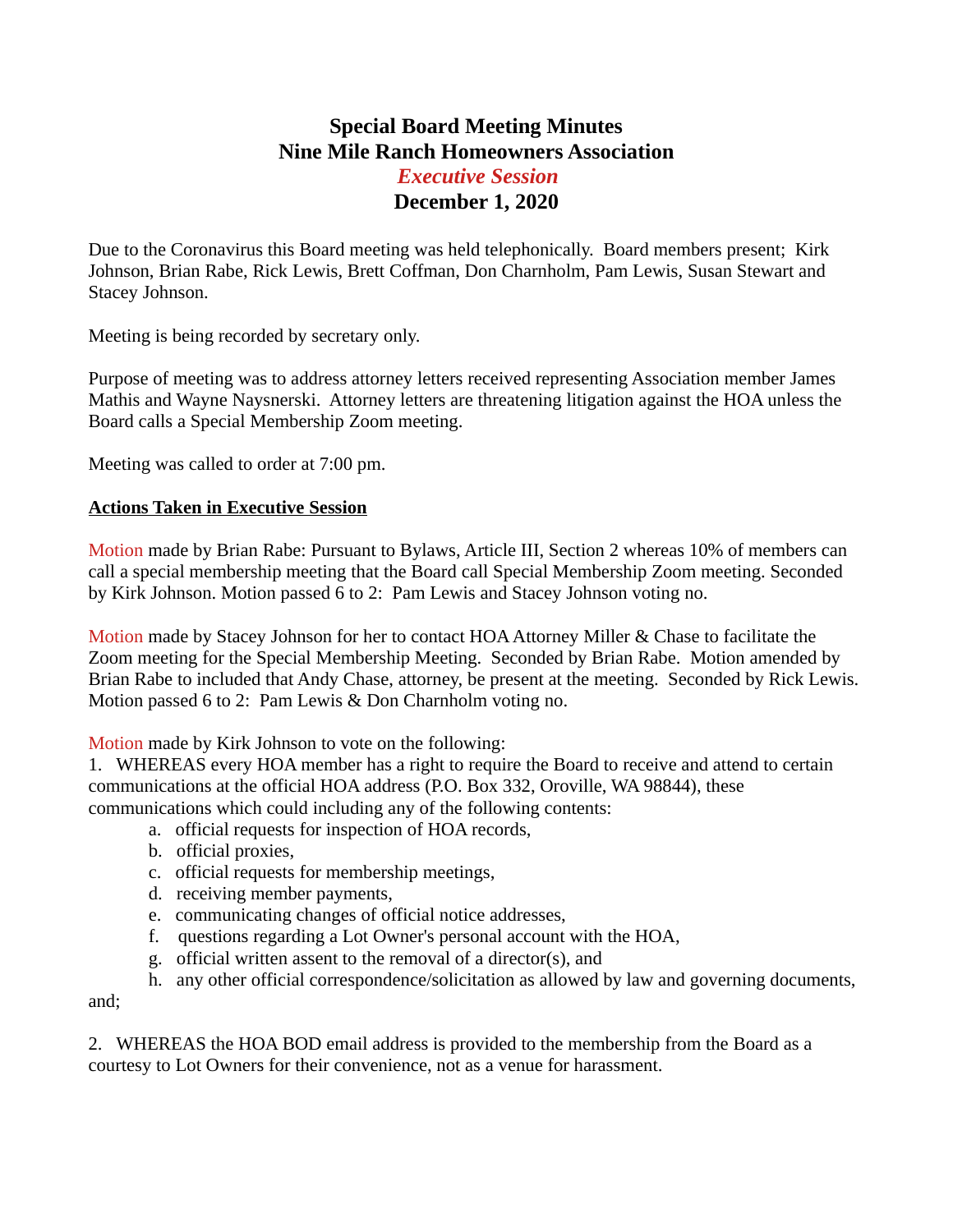3. WHEREAS directors are volunteers and have no obligation to bear harassment and/or intimidation from Lot Owners or any other person, be that harassment coming through email, HOA post office box, or any other form or source of communication, and;

4. WHEREAS the Board has withstood consistent voluminous undue email harassment from Lot Owner James Mathis over a period of seven months so far, such harassment described as the following:

a. approximately (73) pages of emails received from Mathis which in total include voluminous frivolous and unfounded implications or direct accusations of director wrongdoing,

b. (12) statements of either direct threat or insinuation of threat of legal suit, against both the HOA and the directors individually, including one threat through an attorney, statements which are generally laced throughout emails with the obvious intent of trying to intimidate directors into acquiescing to his demands or false legal claims,

c. repeated and continuous veiled 'disclaimers' from Mathis accompanying his harassments/intimidations – descriptive words used copiously like "alleged", "in my opinion", and "likely" - used with the obvious intent to attempt to limit his legal liability while making continuous harassing claims and threats/intimidations against the Board,

d. repeated defamatory personal claims about directors, including widespread promulgation throughout the HOA membership of false accusations that threaten certain constitutional rights, and also including undue unsuccessful attempts to have state enforcement agencies prosecute Board members based on false and unsupported claims,

e. repeated and continuous harassments/intimidations in emails which are laced in junction with exorbitant numbers of requests for HOA documents, at such a volume and tone as to be on par with that like what happens in civil court discovery proceedings, including that often the only way to identify his official documents requests within the emails is to have to also wade and parse through pages or paragraphs of frivolous mean-spirited harassments and veiled intimidations, and;

f. repeatedly asserting, without substantiation, that Board members are constantly "under investigation" and obviously using this as a way to intimidate, and;

5. WHEREAS Mathis' harassment causes undue delays in genuine HOA business being conducted by the BOD, and;

6. WHEREAS the Board possesses email proof that Mathis is either one or the responsible party for the anonymous "fix-9mr" website that has for months promulgated volumes of conjecturous egregious defamatory claims to the membership and public at large about directors, and;

7. WHEREAS the directors have continuously resisted spending HOA funds on attorney counsel and/or response to Mathis' emails content as much as possible, and that the directors wish to continue to avoid spending HOA funds as much as possible, including avoiding seeking an anti-harassment court order against Mathis if possible, and;

8. WHEREAS the Board deems it to be very important for the health and success of the HOA that James Mathis' actions be hereby cast into the official HOA record for future volunteer directors and all HOA members to be aware of;

THEREFORE BE IT RESOLVED that all email communications from James Mathis are hereafter blocked from being received by BOD email addresses, and that a copy of this motion will be sent to James Mathis via USPS.

Seconded by Rick Lewis. Motion passed 7 to 1: Pam Lewis voting no.